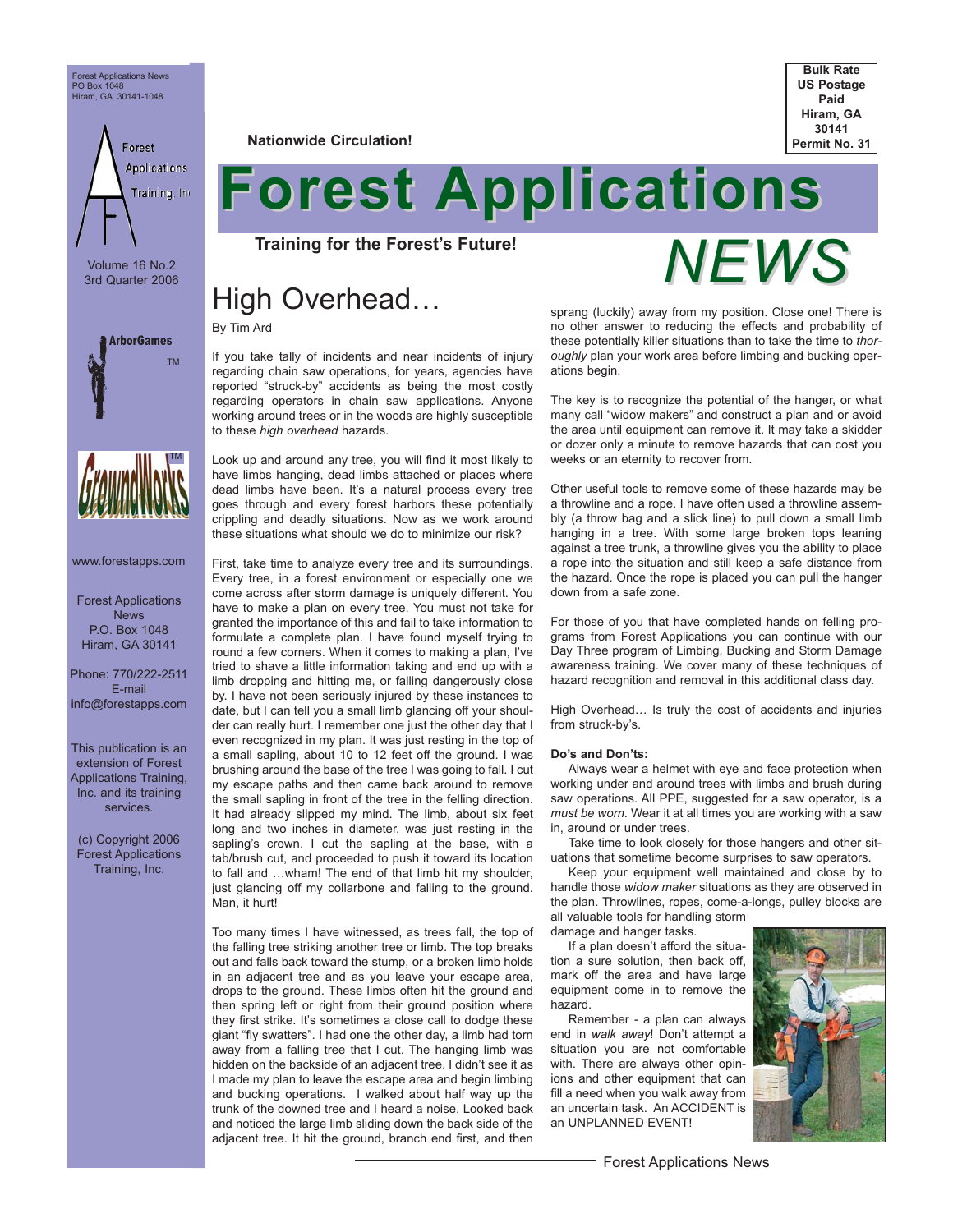# **Peawer Applications**

One of my dreams has come true this past year with the Forest Applications Training, Inc./Husqvarna relationship… The addition of new training programs and instructors. I'm calling it Power Applications! Not only do we offer training and information on chain saws, we also offer training to operators of other types of outdoor power equipment selected to accomplish their jobs.

You will find in this news edition, and in others to come, great articles to improve your experiences with Zero Turn Mowers, Trimmers, Pole Saws and still more chain saw information. Let me know what you think….. timard@forestapps.com .-Tim Ard

# Zero Safety….

By David Breeden

National Training Specialist

Anyone who spends time in a car traveling around today can't help but notice the growing demand for zero turn mowers. In the recent past this equipment has primarily been used by the professional landscape contractor who has long since realized their benefits of increased productivity. As mower manufacturers have expanded their model offerings, the homeowner has answered the call in an effort to reclaim his/her weekend by fueling zero turn sales. As a result, the industry has and is growing at a rapid pace!

With the increase of the mowers on the market Forest Applications Training has recognized a need for safety and applications training. These programs have been developed for end-users of all experience levels and have been well received by the groups of city, county and state employees that have attended the sessions. Some of the material covered in the one day course is covered below.

The goal of all of our training sessions is to increase the awareness of safety and to increase productivity. We all face challenges daily that effect how we operate our equipment. Many of the challenges we face can be avoided by taking some simple precautions before we begin the workday. Have you ever had a piece of equipment go down and discovered later that if you would just have spent a few minutes checking the machine over you may have been able to catch it before it became an issue? It is always important to inspect your equipment every day thereby decreasing the likelihood of an accident that could affect the safety of your equipment or yourself.

Personal and Machine Safety As we all know safety is a very important sub-

ject in equipment operation but is often times overlooked. Before we start we should ask ourselves a couple of question. What is an accident? What is safety? An accident defined is simply an unplanned event and safety simply stated is the awareness that an accident can occur. Safety is making a good sound plan to ultimately avoid an accident. With that in mind, we should plan to protect ourselves before getting started.

Personal Protective Equipment (PPE) is the first step of the planning process. Do you have everything you need to protect yourself?

1.) Hearing Protection- Regardless of style, the important thing to remember is we must protect our ears. No matter what environment you're in, your ears get damaged every day. Each night as you sleep, your body repairs the damage done. However, the more severe the noise and the longer the duration of the noise, the less your ears will be able to repair themselves. Use of ear-bud style protection is a simple way obtaining the minimum level of protection. However, did you know that a full wrap around muff style protector can further reduce harmful noise levels by an additional 25%?

2.) Safety Glasses- Eye safety is just as important as safety for your ears. The proper use of ANSI Z87 approved glasses is necessary in all applications associated with outdoor power equipment. Z87 approved glasses have the



proper levels of impact resistance and can be found in numerous styles and colors. There are even protective glasses that easily fit overtop prescription glasses if necessary.

3.) Safety Boots- Boots are an important piece of safety equipment as well. Boots are an important way to achieve ankle support to reduce the likelihood of ankle injuries. Furthermore, a reinforced toe can protect against crush injuries. One aspect that is often forgotten is the sole of the boot. Many times we work in areas that

pose potential puncture threats. A good boot sole can help prevent this kind of unplanned event.

4.) Gloves- We use our hands on a daily basis to operate our equipment, maintain our equipment, or often times pulling brush or debris. Therefore our hands are one of the most common areas for injury. Protect them with a good pair of gloves. Gloves come in all styles and sizes to fit your needs. From cut resistance, to improved grip, to standard leather, a good pair of gloves can be what stands between your hands and a high potential for lacerations and burns.



5.) Uniform- Even your uniform is an excellent way to be safe. By wearing it, you are more recognizable to your fellow teammates. Therefore being easier to spot, your team member is better able to plan his work so that you are not injured by his actions. Regardless, remember that no matter what clothing you wear, make sure that it fits properly. Loose clothing can be a hazard as it can become snagged or caught in moving parts.

Now that we have identified what we need to do to protect ourselves, we need to do a quick inspection of the safety features on the equipment to insure they are working properly. If any of these items are missing or not operating properly, the machine should be repaired immediately.

*Continued on Page 6...*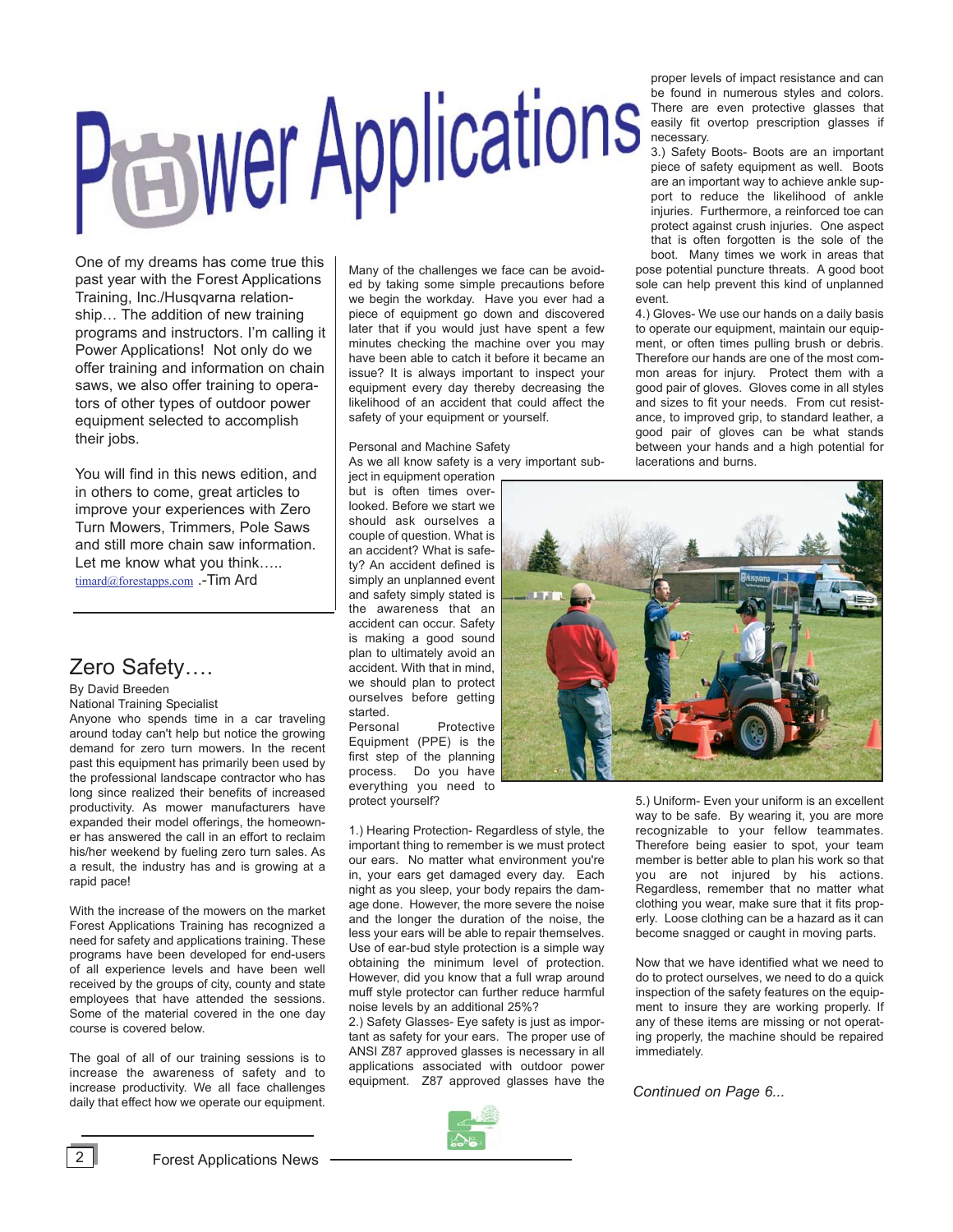# **Up A Tree…**

Is it important to know how tall a tree may be? If there are hazards and obstacles within its reach, it may well be! Now you can be a bit more confident in your planning process before felling a tree. The Cross-Sight from Forest Applications Training, offers you pocket size tree measurement. Folding to fit easily in your pocket, you can now have a tool at hand to quickly size up a tree.

You can read more about the Cross-Sight on our web at http://www.forestapps.com. The tool may be purchased from **our eStore on the web.** The cost is \$12.00.



# **Cross-Sight Cross-Sight**



**Find out more on our NEW e-book...** *The Complete Guide to Chain Saw Safety & Directional Felling* 

*Visit our website at www.forestapps.com*





#### **Get your newspaper! Get your news! Now back on the stand FAT News!**

So many of you have been asking us what happened to the Forest Applications Training Newsletter. It is back and stronger than ever. We appreciate all the readers and the comments from each of you. It is great to know we were missed.

FAT Instructors are offering new hands on workshops:

#### Two Cycle Theory

IL23 Two-cycle Trouble-shooting One Day - 6 hours 20 participants max

Trimmer Safety/Productivity

IL10 OL Applications Basic (Includes – trimmers, clearing and pole saw units) One Day - 6 hours 20 participants max

#### **Zero Turn Mower Safety and Applications**

IL13 OL ZTR Applications Basic One Day - 8 hours 12-15 participants max

#### Chain Saw Sharpening

IL7 OA Saw Chain Clinic One Day - 6 hours 12 participants max

Please contact the office at 770-222-2511 or e-mail laura.ard@husqvarna.com OR laura@forestapps.com

Husqvarna Dealers – you can have one of the above workshops hosted by your dealership, call Laura Ard about organizing one of these in your area.

Many of you have had the opportunity to meet our instructor Cary Shepherd. Cary has been out there going a 100 miles an hour. Each session he completes, we get letters and e-mails telling what a fantastic instructor we have. We are very pleased to have him as an instructor for FAT and for the work he is doing across the US. Look for Cary in your area soon.

For the family news we are doing well. The grandbabies of course are cuter than ever and they are growing up to fast. Makayla is five, Makensey is three and Dalton is 2. Tim and I moved to his father's home at the end of May. Tim's father was ill and he wanted us near. He passed away on July 9<sup>th</sup> with us with him at home. Tim's father was a wonderful father-in-law and he will be missed. We are still trying to unpack boxes and get settled in on the days we are in town.

We look forward to bringing Forest Applications Training to your area.

*Sensible Woodcutting Videos* are still available. Contact us via the website registration and we will send it to you no charge! http://www.forestapps.com



**Need chain saw safety material to use for your tailgate and scheduled safety meetings? The Forest Applications Website has articles and pictures you are welcome to use. Surf around the site when you get a little time...**

**Another great resource is our Forest Applications eBook. You can access it through your laptop on a tailgate for a super presentation to your employees. Pick a technique or discuss a hazardous situation with the crew - all at a click of the mouse. Or with the SP version you can print a section for your use. Give it a look-see at www.forestapps.com**

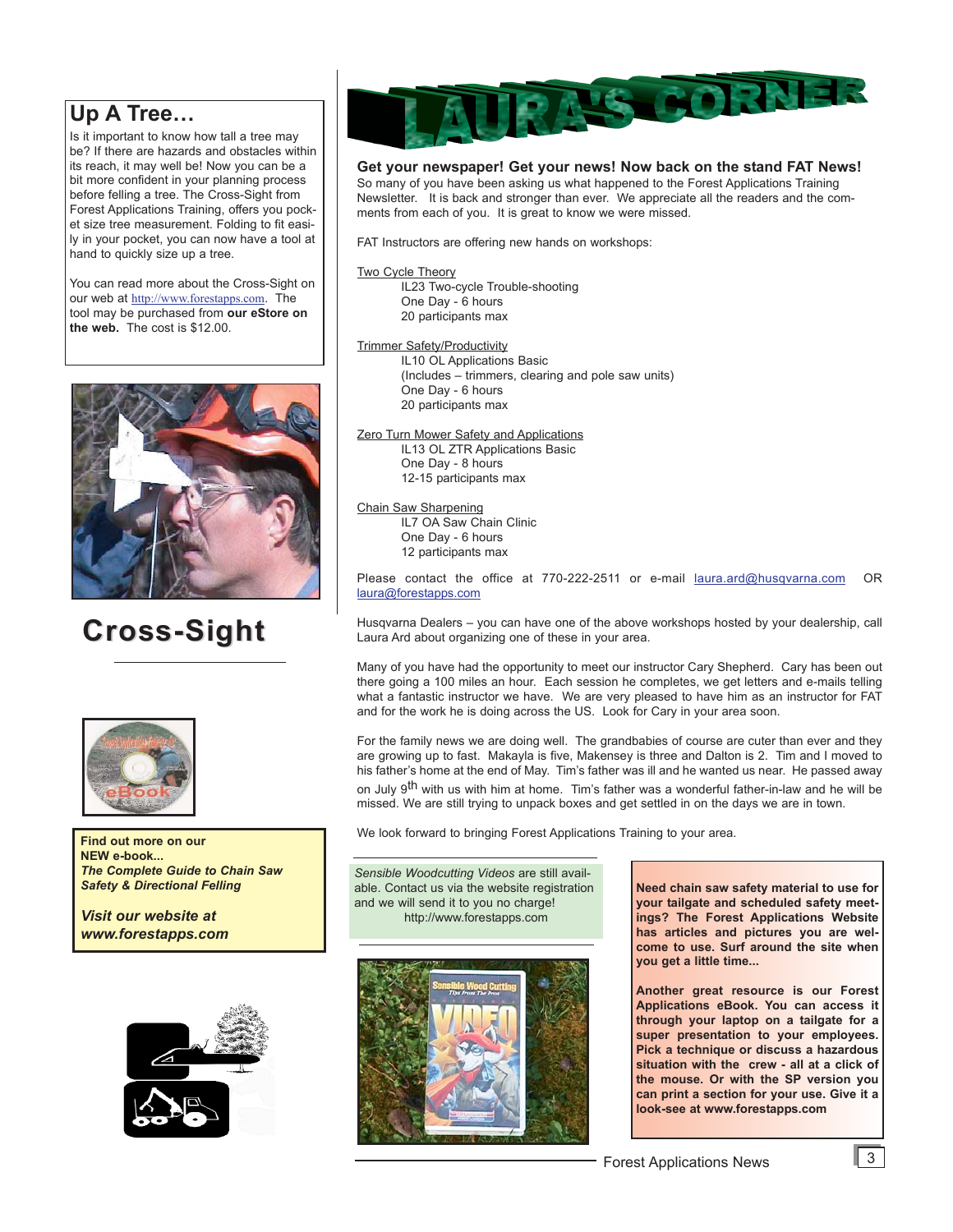# **Three Day's**

By Tim Ard

For quite some time Forest Applications has offered a half-day chain saw safety and applications workshop, a two-day hands-on chain saw workshop and a four-day competitive based (CRT) chain saw workshop for the professional logger.

With the onset of increased chain saw operations with government agencies, city's and towns involved in storm and hurricane cleanup, we have had many requests for a comprehensive chain saw training program to meet their needs.

Well, over the past year, Cary Shepherd and I have time tested a three day chain saw workshop that is comprehensive and gets results. Not just a presentation to pacify a safety directive but a program that covers safety as well as improves work habits, productivity and communications. We have found that the chain saw is a widely underestimated tool in the workplace. This workshop will prove it!

#### Day One:

The program begins with a very interesting approach to safety, accidents and Personal Protective Equipment. Very few of the organizations we present to are aware of the OSHA and sometimes insurance standards, requiring the use of PPE in chain saw work. The employees are often sent to task without required PPE or the employee doesn't understand the need for the items and thus doesn't use them when they are furnished by their supervisors.

During this first morning a chalkboard/whiteboard talk is given by the instructor covering saw chain, reducing downtime in chain saw operations, planning for felling, limbing and removal of trees. The face notch and hinge are discussed so operators can understand the safety and its directional capabilities. A planning process is initiated that will become the basis for the entire workshop and in future



Forest Applications Training, Inc. is proud to have Oregon® as a National Sponsor of this News publication and our training programs across the country.

Visit the Oregon® website at

http://www.oregonchain.com. You can find a lot of information on products, safety and general use of chain saws as well as purchase from their unique on-line dealer system. Let'em know where you heard about it… Tim

workplaces. Last inside, a discussion on ergonomics and position of the operator, saw run checks and starting procedures. This takes us to the lunch break and or travel to a cutting site where a tree is to fall, be limbed and bucked.

The instructor then revisits the planning process, demonstrates height measuring techniques important to a crew and drops a standing tree to a specific target, from the ground, using the chain saw's felling sights. Discussions of planning, safety, notch and hinge, wood species, and scoring to evaluate the process takes place. Planning processes are discussed for working up the tree, bucking and limbing and showing several techniques usually not considered by the participants. The group then participates in the first hands-on session learning about the reactive forces of the rotating saw chain and guide bar.

#### Day Two:

We start the day in groups of no more than twelve. Each participant then plans and cuts down a tree with supervision of the instructor. Placing the tree on a specific target and discussing the results of the process. Each tree is discussed by the group and different issues and situations surface that give new insight into the felling processes.

The participants compete against themselves for prizes. They are given a scoring system for achievement. Points are awarded for planning hazards, leans, escape paths, how much hinge is needed and how will they back cut the tree. Bore cut? Need wedges? How close did the tree land to the specific target? One foot away? Right on? Height measurements are given to a specific

point on the tree or the total height. This is accomplished with a stick from the ground. All participants are usually amazed as the results come together. And sometimes the instructor is amazed at the ability of the participants. Oh yea, there is an extensive list of safety violations that cause point reductions too. Miss your ear protection before starting the saw… minus ten points. Start the saw or remove a hand from the handles and you



could lose another ten points. Safety features and practices are the basis of the competition events. The day ends with the highest scoring participants picking from prizes of PPE or maybe even a chain saw…

#### Day Three:

A quick review of tree felling and questions are followed by an extensive look at techniques for limbing, removing hung trees, throw-line and tipline use, wedging techniques and finally the last Great class from Knoxville, TN. These guys maintain the international airport. Chain saws at an airport? Looks like 7 out of 8 anyway....

group event. The group is divided into teams that will be assigned tree situations. One group may be assessing a hung tree, one may be on a wind thrown tree. Another team may assigned to assess and buck up a pile of trees (simulating storm damage). The teams are given time to assess the situation make sure their tools are in order and then they give their plan to the rest of the group and begin working the situation as all watch. This gives great insight to the other teams and usually opens eyes to how important planning is to reducing unplanned events, Accidents!

The results of this three day program are simply amazing. I can't tell you how many times I have heard, "I thought this class would be a total waste of time. What can we learn about chain saws for three days?" After the class they all wish they had more time to discuss, practice and see more. It's amazing! This workshop works! Don't waste your time and efforts on a program that doesn't offer true results… Contact FAT today.

If you want to know more about the availability, costs or just ask more questions - contact Forest Applications today!

*The training is hands on so the group size must be kept to no more than 12 students per instructor. Also a field site must be available for trees to be cut down, limbed and bucked by each student (there are often logging sites, lots to be cleared or landfill areas available for this type of class).*

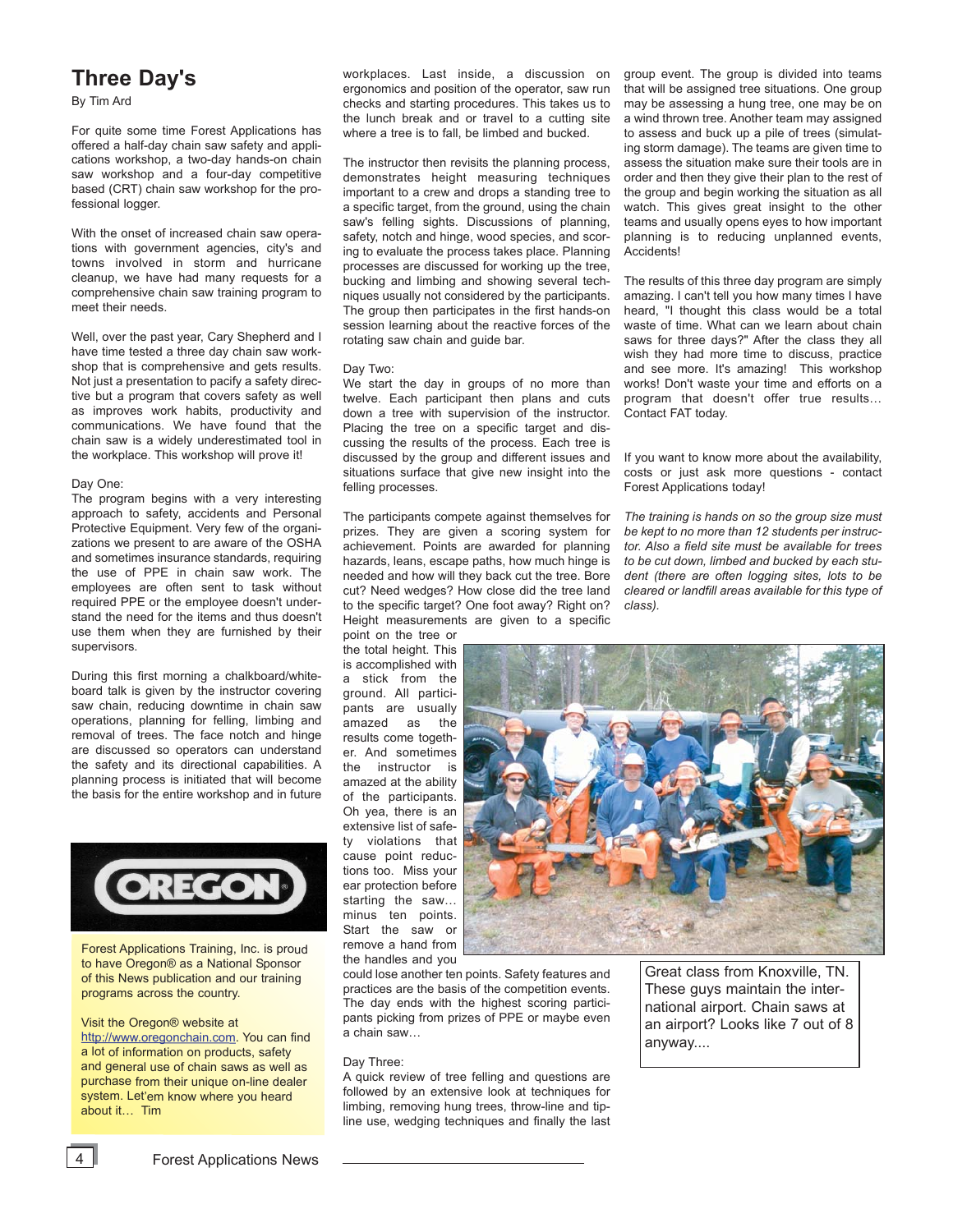## **eBook**

Order your eBook online at the New Forest Applications Training eStore. http://www.forestapps.com/e-book/eStore.htm

The Forest Applications Training eBook has over 200 pages, 180 photos and 13 unique video clips. All can be read, seen and played from your computer. This is a great training tool for tailgate sessions, new employees or just as a great refresher for yourself. Get yours today for as little at \$19.95 including shipping and handling from the eStore. Pay by credit card on the secure authorize.net pay connection from our website or call 770-222-2511 to place your order. If you're not computerized... a black and white printed version is available for only \$ 29.95 + \$4.00 shipping and handling.

# My Greatest Takeaway

Cary Shepherd National Training Specialist / Forest Applications Instructor

The past year has been a great educational experience. Crafting my training, application, and presentation skills under the guidance of Tim Ard has helped me realize that dreams come true. I have many takeaways from all the people and places along the way. FEAR: I was afraid of snakes until Scott with VDOT cured me. APPRECIATION: The guys in Lancaster, Ma. got me a brand new purple Harley Davidson soft tail. This would have been my greatest takeaway had it not been 1/32 scale. HUMILITY: I can recall the laughter from the class in Storrs Conn. when Tim used the "pull the throw line bag up as I reach for it trick." SPORTS-MANSHIP: Mike Walker, a past starting pitcher for the Cleveland





Indians attended our training as a member of the Brooksville Emergency Response Team. PATRIOTISM: It would be hard to find someone who loves and honors our country more than Charles Duvall. BEAUTY: The views, all of which were without sighting of a bear or eagle as Tim has told me about, but beautiful nonetheless. The view from the Dam looking over the Scituate Reservoir in Rhode Island with Jeff Cathcart and the view Judd Smith showed us from the top of the Appalachian Mts. in Virginia are both spectacular. Tobias Miller will tell you that he is living the dream with the

views on the North Carolina side of The Great Smoky Mountains Park. NATIVE CUSTOMS: Dennis Rice showed me where to shop and where not to shop when visiting San Francisco. HOPE: No one has ever taught me more about hope than Laura Ard. SUPPORT: Husqvarna, Oregon, & Pferd. LUCK: The importance of luck when you are next to

an ancient historical cemetery felling a very large tree with lean to the cemetery side and the hinge gets cut off but nothing gets damaged. HINGE: The importance of the hinge in our felling plan. MENTOR: David Perkins. HERITAGE: Scott Murphy took me out to one of the most authentic Irish restaurants that I don't remember. GATORADE: Glenn Ketcham

taught me how Gatorade got its name. I'll give you a clue NCAA Basketball Champions. PERSERVER-ENCE: I learned how to get to the top from Rip Tompkins and ArborMaster Training. VOCABULARY: Loretta Sanford taught me that it's Lemmon Stir

not Leo Minster. RESPECT: Everyone reading this newsletter. KIPPERED HERRING: I learned from Dr. Doug Piirto that someone other than me loves herring and onion on crackers. FAITH: Tim Amsler. TEAMWORK: David, Tim, Laura, Gent, & David. POI-SON IVY: Getting it badly in the Smoky Mts. ranks low in takeaways and the SMILES on the faces of the kids at both Massachusetts and Rhode Island Career days ranks very high. THANK YOU: I remember every Thank You from you and to you. But my most important takeaway is the one of a



kind, non reproduced original drawing called "Playground" that hangs on my refrigerator door at home in Ohio. It was drawn for me in Cracker Barrel in Providence R.I. by 12 year old Lindsay "Limboliner" Cathcart.

To all: Thanks - Cary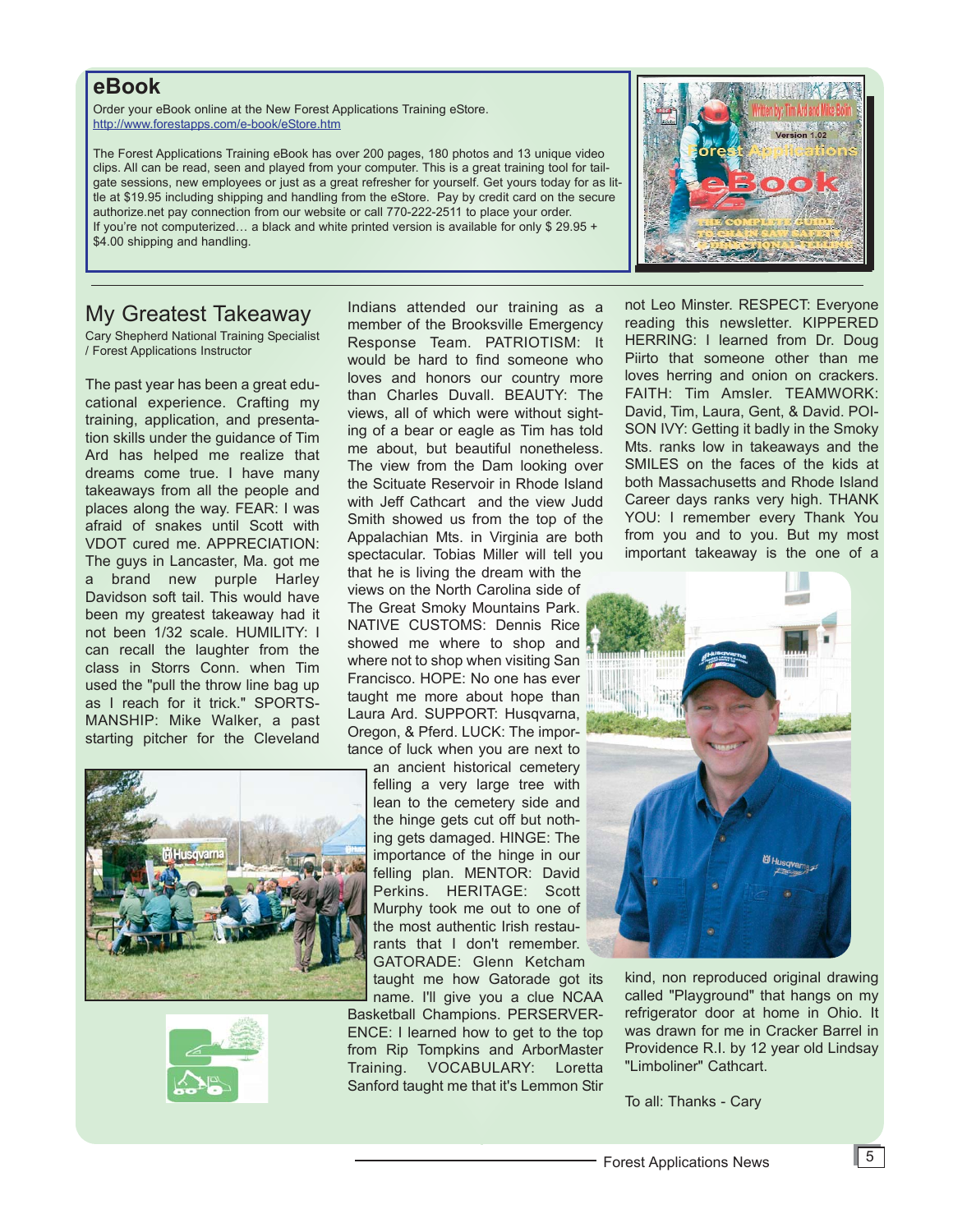#### **Z Safety...** from Page 2

Zero Turn Mower.

1) Roll-Over Protection Structure (ROPS) (Rollover Bar, Seat Latch, Seat Belts) Inspect your ROPS to make sure that the bar is secure, up and in the locked position. Make sure that the seatbelt is fully operational. Make sure that the seat latch holds the seat securely to the frame. All of these features work together to keep you in the "safe zone" if a rollover were to occur. If any of these items are not operating properly, the machine should be repaired immediately.

2) Safety Switches- The machine is outfitted with safety switches that are designed to make the machine inoperable if certain steps are not followed. The machine should not be able to do the following

a. Start while the operator is out of the seat (seat switch)

b. Start while the parking brake is off (brake switch)

c. Start while the drive levers are pulled in towards the operator (drive lever switch)

d. Start while the blade switch is in the "on" position. (pto switch)

3) Side discharge chute- The discharge chute is in place to protect you and others from projectiles and should only be removed during mulching applications. A rock or other foreign object can be propelled with a velocity capable of doing serious damage to structures or worse, other people. From 1996- 2004 over 600,000 were injured in lawn mower operation, over 80 percent of those injuries were due to the victim being struck by objects thrown from the mowing deck. The discharge chute is designed to deflect any projectiles in a less hazardous trajectory as well as reduce the velocity. The discharge chute should always be in good working condition.

4) Parking Brake- The parking brake is considered a safety feature because if it is not working properly, there is an increased chance of loss of control when the unit is parked. The unit should be able to stay in a locked and still position with the brake engaged.

5) Visual Check- Finally, do a visual check of the machine itself. Check and make sure nothing is missing and that no modifications have been made. For example, are the belt guards on? Is there any duct tape or other modifications visible on the machine? This is a good sign of something not working properly. Any obvious cracks or bends?

By checking these standard features daily on your mower you are better equipped to catch problems before they arise and are on your way to building a good solid work plan.

Hope to see you at a future training event!

Mow Safe, **David Breeden** David Breeden is a National Training Specialist with Husqvarna and is one of Forest Application's instructors for Z's, Trimmers and Chain Saw Demonstrations. You can contact David at:

david.breeden@husqvarna.com

# **AHusqvarna**

# Tough Name. Tough Equipment.<sup>™</sup>





# **Big Guy...**

**Look at this big guy! No not the fish... (the guy behind him probably caught the big fish).** 

**The big guy, behind the little fish, is the one responsible for the giant training efforts at Husqvarna. This is David Perkins, Vice-president of Training,Service and Special Projects for Husqvarna. He and Dave Zerfoss, President of Husqvarna North America, have a true passion for training (and some fishing).** 



**Now, I have no idea who taught him how to catch fish but they did a great job!**

**By the time you read this David Perkins, his wife Amy and son Fisher are expecting another future instructor. A new family addition. Congratulations!** 

**And thank you for all you have done for Forest Applications Training and Husqvarna. - Tim**

**Order your Forest Applications eBook on-line today @ WWW.FORESTAPPS.COM**



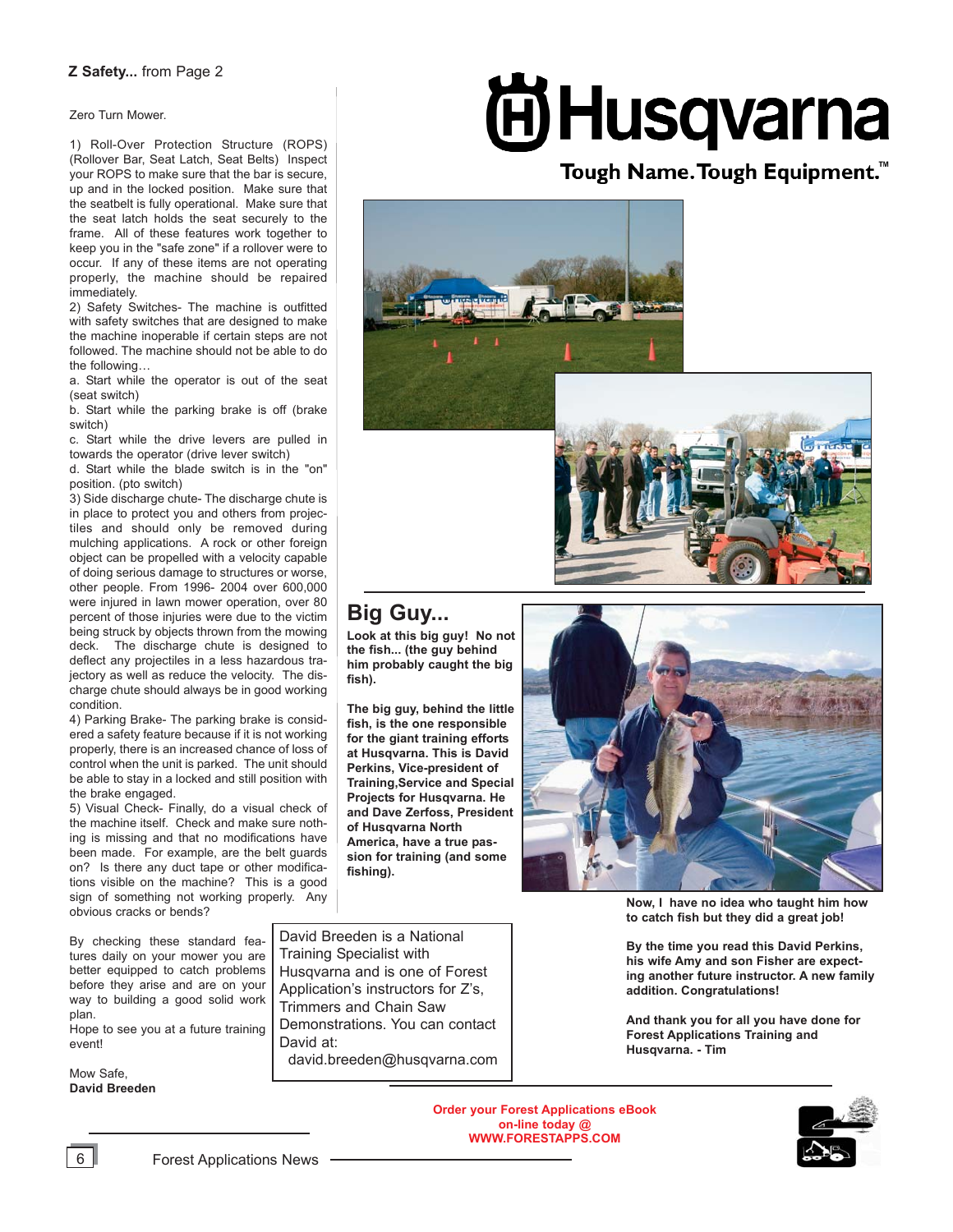## **Upcoming Training and Events...**

**Check the Website for upto-date schedule listings**

| Aug 2006         |                                                      |
|------------------|------------------------------------------------------|
| 3                | Husgvarna Training - Michigan - Cary                 |
| 15               | Husqvarna Chain Saw Workshop - Rochester, NY - Cary  |
| 16-20            | Woodsmen's Days - Boonville, NY - Cary               |
| $21 - 25$        | Alabama Power Video Project - Tim                    |
| 22               | Husgvarna Chain Saw Workshop - New Berlin, NY - Cary |
| 29-31            | <b>TN LTAP Workshops - Tim</b>                       |
| 29-31            | Husgvarna Chain Saw Workshops, PA - Cary             |
| <b>Sept 2006</b> |                                                      |
| 1                | Husgvarna Chain Saw Workshops- PA - Cary             |
| $\overline{2}$   | Logger Competition, Duffield, VA - Tim               |
| $11 - 15$        | VADOT - Blackstone, VA - Tim, Cary                   |
| $18-21$          | PDRMA Programs, IL - Tim, Cary                       |
| $21 - 23$        | Husqvarna Workshops - IL - Cary                      |
| 25-29            | <b>GA LTAP - Tim</b>                                 |
| 26-28            | Husqvarna Training Workshops - Eastern Zone - Cary   |
| October 2006     |                                                      |
| $3-6$            | <b>Cranston RI DPW Saw Workshops - Tim</b>           |
| $6-8$            | Timber Show - Nelsonville, OH - Cary                 |
| $10 - 11$        | <b>KY LTAP Saw Workshops - Tim</b>                   |
| 14-15            | Greensburg, PA Saw Workshops - Cary                  |
| $17-19$          | Sunbelt Expo, Moultrie, GA - Tim                     |
| 23-27            | Florida Parks & Recs - Cary                          |
| 23-27            | VA DOT - Tim                                         |
| $30 - 31$        | Cape Cod, MA - Saw Workshop - Tim                    |
|                  |                                                      |
|                  |                                                      |
|                  |                                                      |

# **PFERD**

We are amazed at the continued interest in the PFERD Chain Sharp (Husqvarna SharpForce) tool. Everywhere I go people are asking where to buy it and more details as to how to use the tool. - Tim



**When you see us next you can check out the new graphics on our ride....**



**If you haven't** -- check out the Forest Applications website. You will find updated calendar events, special articles, up to date news, online newsletter... E-mail your questions, techniques, training interests and ideas of articles you would like to see in the news. All at http://www.forestapps.com e-mail: info@forestapps.com

Have you tried one or all of the products we show in the News? Husqvarna Saws, Oregon Chain and Bars, PFERD Files, PFERD Chain Sharp/SharpForce, See Clear?

Send us a note and let us know what you think!





## **eStore**

We have had such a great response to our eStore over the past few months we decided to make it a little more up to date with a real shopping cart service. You can now go to the eStore from several areas of the website and when you do, you can easily select one of the **Forest Applications Training eBooks, Cross-Sight tool, or resubscribe to the Forest Applications Training Newsletter**. Just fill your shopping cart and click check out. You are taken to a fully secure check out and credit card processing system to complete your order. It's fast, safe and simple and all from the convenience of your computer desk. **www.forestapps.com**

 $\sqrt{7}$